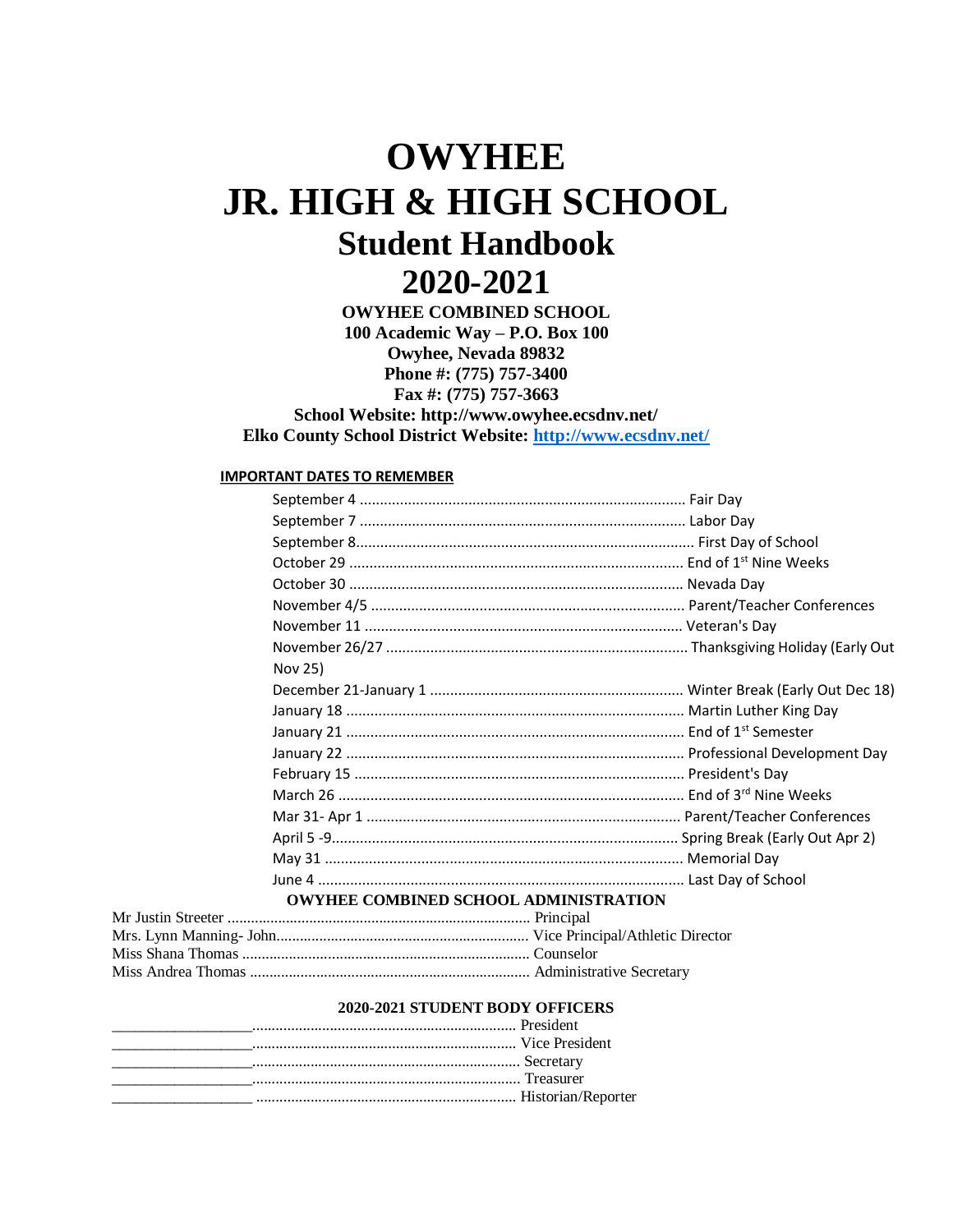# **CLASS SCHEDULE MONDAY, TUESDAY, WEDNESDAY & THURSDAY**

# **School Starts .................................................................................. 7:49 a.m.**

| School Ends-Students Released  2:44 p.m. |  |
|------------------------------------------|--|

# **FRIDAY- Early Release**

| A/B |  |
|-----|--|
|     |  |
|     |  |
|     |  |
|     |  |
|     |  |
|     |  |
|     |  |

**MISSION STATEMENT:** Our mission is for every student to Believe, Achieve, and Succeed in life.

#### **ADMINISTRATIVE OFFICE** Mr. Justin Streeter, Principal extension # 2352

Mrs. Lynn Manning John, Vice Principal/Athletic Director extension # 2334

Miss Andrea Thomas, Administrative Secretary extension # 2351

Daily bulletin announcements, school activity calendar, use of facilities, visitor's passes, school dance visitor's permission, transportation requests, district purchase orders and receiving, grant requisition forms, vendor invoices, eligibility, athletic administration, supplies, inventory, and in lieu of transportation.

#### **GUIDANCE DEPARTMENT**

Miss Shana Thomas, Counselor extension # 2309

Academic program planning, career information, registration, change of schools, new enrollees, personal problem assistance, early graduation, work permits, program placement, student records, student evaluation, financial aid, post-high school placement, curriculum information, schedule changes, transcripts.

#### **HEALTH SERVICES OFFICE**

Mrs. Shaina Smales extension # 2340 First aid and health records.

#### **ATTENDANCE**

Ms. Becky Hilderbrand, Attendance Secretary extension # 2350 Prearranged absences, tardies, assignment requests, change of address, phone messages, visitor's passes, Infinite Campus data specialist.

#### **BREAKFAST / LUNCH PROGRAM**

Mrs. Lavelle Garrity extension # 2356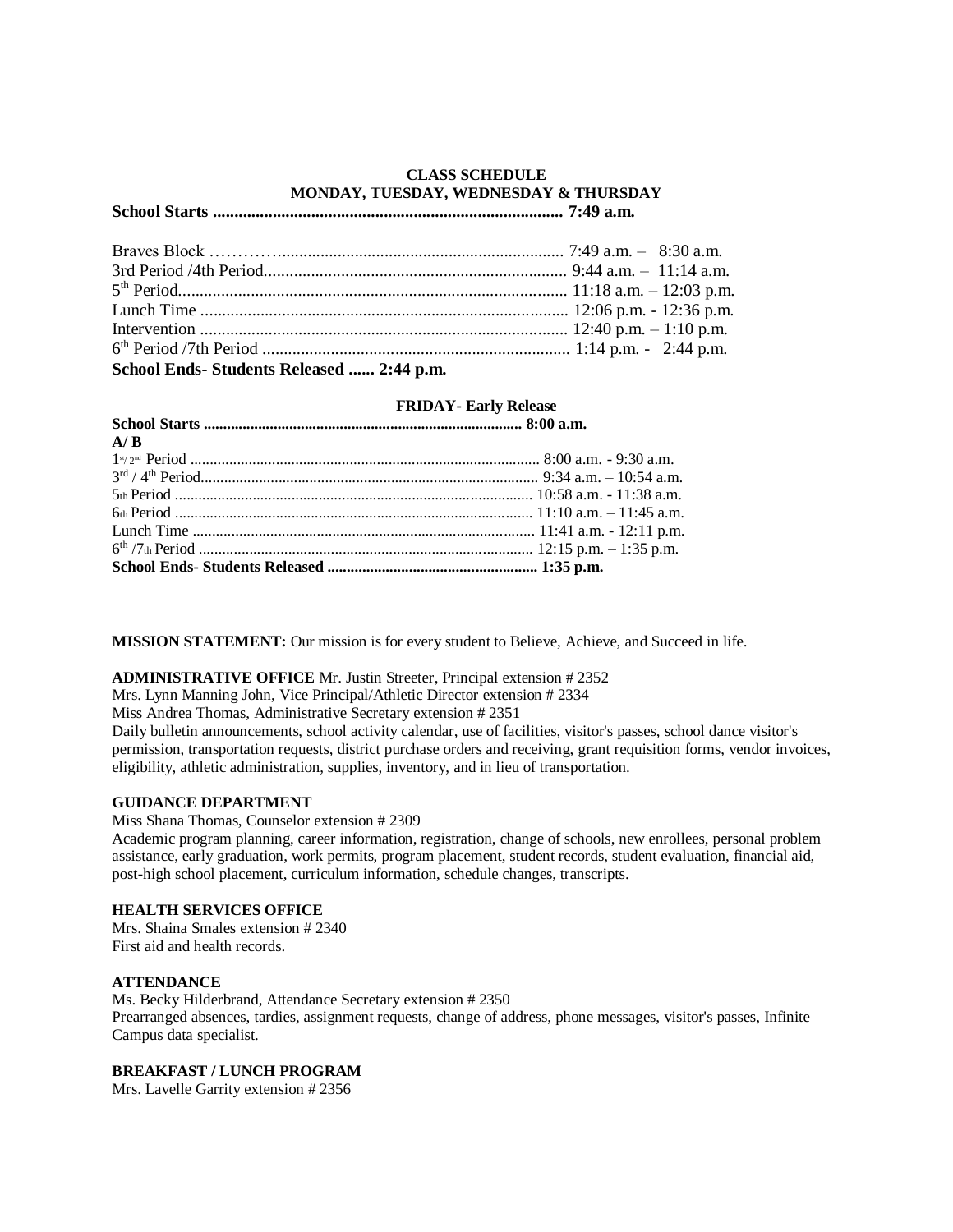#### **BUDGET AND FINANCE**

Mrs. Carla Baker, Bookkeeper extension # 2360

Student Body activity, bank deposits, check vouchers, purchase orders, employee payroll, substitutes, postage machine, student fines, maintain school bell system.

#### **ACADEMIC REQUIREMENTS**

#### **GRADUATION REQUIREMENTS**

The graduation requirements, rules and regulations contained in this publication are effective for all incoming ninth grade students. They will remain in effect until such times as it becomes necessary and advisable to make changes that will keep Nevada high schools abreast of current educational practices. To receive a diploma signifying graduation from a Nevada high school, a student must fulfill the following regulations in addition to passing the Nevada Proficiency Examination as required by N.R.S. 389.015.

A. Courses and credit requirements.

1. Completion of 23 acceptable units in high school course work for a standard diploma. Completion of 24 credits required for an advanced diploma.

- a. 16 units in required areas of study
- b. 7 units in elective areas of study
- 2. Required areas of study:
- a. Arts/Humanities- 1 unit
- b. English-Language Arts- 4 units
- c. Health Education- ½ unit
- d. Mathematics- 3 units
- e. Physical Education- 2 units
- f. Science- 2 units
- g. Social Studies- 3 units
- h. Computer Education- ½ unit

B. High School Graduation- Special Education—Students enrolled in exceptional pupil programs will be granted a standard diploma upon successful completion of the high school required units of study and passage of the Nevada Proficiency Examination. The educational needs of these students may require specifically designed instruction, environment, or modifications in the format and administration of the Nevada Proficiency Examinations.

Owyhee Combined School will be on a nine-week grading period. The following scale will be used:

 $90-100 = A$  $80-89 = B$  $70-79 = C$  $60-69 = D$  $0-59 = F$ 

#### **CLASS STATUS**

The determination of class status will be as follows: Freshman, 0-4 credits; Sophomores, 5-10 credits; Juniors, 11-16 credits; Seniors, 17+ credits.

#### **ADVANCEMENT POLICY**

#### **Regularly Enrolled Students**

Students in grades 9-12, in the Elko County School District, may advance to the next level only after the successful completion of any prerequisites for that next level. Students failing a course in the area of language arts will have two options available to them in order to remove the failing grade and stay on line with their classmates.

1. Enroll in Credit Recovery.

2. Enroll in and complete a correspondence course from an accredited institution prior to the start of the next school year.

#### **HONOR ROLL**

A standard system for the honor roll at the end of each grading period has been established in all high schools in Elko County. Placement on the honor roll and class rank determination will be based on a honor point system.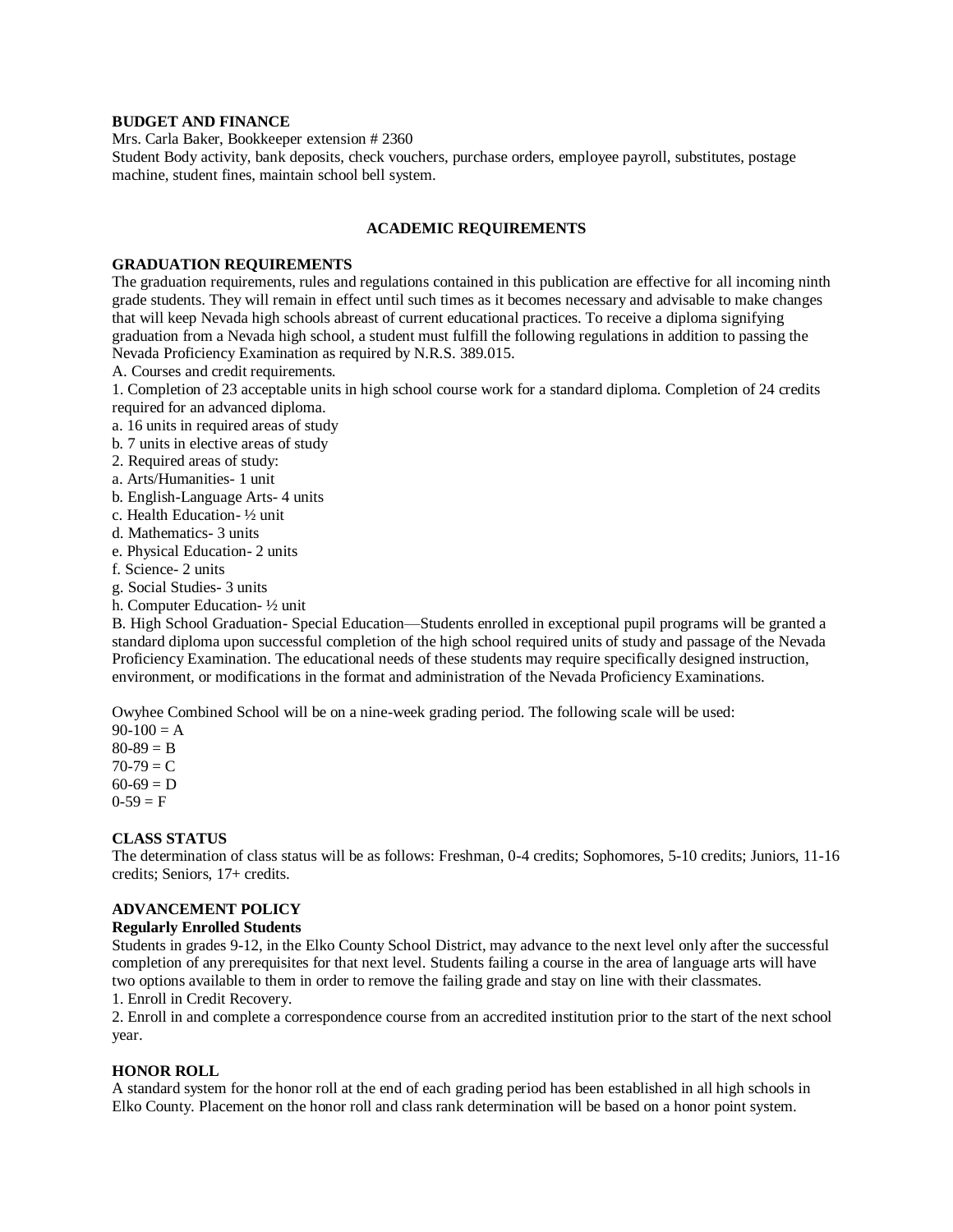Honor points are defined as the accumulation of points using the following weighting of course grades that earn onehalf credit per semester. One grade —F| will disqualify a student from consideration.

A – 4 Honor Points B – 3 Honor Points C – 2 Honor Points D – 1 Honor Points F – 0 Honor Points

Honor Students- Students taking honor classes will receive honor points as follows: A-5 points, B-4 points.

**Honors** will be accorded to those students who have accumulated 20 through 23 honor points.

**Superior Achievement** will be accorded to those students who have accumulated 24 to 27 hour points.

**Outstanding Achievement** will be accorded to those students accumulating 28 or more honor points.

## **TRANSFER STUDENTS**

Students transferring into a high school within ECSD, Language Arts deficiencies will have one year to make up the deficiencies. They will have three options available to them to remove any failing grades and stay on line with their classmates.

1. Enroll in and successfully complete multiple English classes.

2. Enroll in and complete a correspondence course from an accredited institution prior to the one year grace period.

3. Participate in district-offered summer school courses in English I, II or III. See above guidelines.

# **TESTING**

Owyhee High School, as part of its curriculum and student evaluation, administers tests periodically throughout the school year. Information regarding specific tests may be secured at the Guidance Office.

# **TEXTBOOKS**

Textbooks are provided to students by the School District free of charge. However, all library and textbooks remain the property of the school. **Students will be charged for lost or unusable books**. Any lost book must be paid for before another is issued. All books found should be taken to the Finance Office. Serial numbers placed in the book are for the purpose of identifying the person to whom the book is charged. If this number is defaced, changed, illegible, or removed, the book will be returned to the school without credit to the student.

#### **CHANGE OF SCHEDULE**

Only class changes for the following reasons will be conducted: 1. Ability to do the work. 2. Semester and nineweek grades. 3. Teacher recommendation. 4. Post-secondary goals. 5. Availability of optional courses. 6. Graduation requirements. 7. Final determination rests with the building principal.

If a class change is justified under the criteria listed above, the student must: 1. Obtain a Request for Class Change from the Counselors' Office. 2. Fill out the form carefully and completely with parent's or guardian's signature. 3. Return the completed form to the Counselors' Office. 4. Remain in the original class until the class change has been approved.

# **PHYSICAL EDUCATION**

All students enrolled in physical education must dress out each day and participate. Any excuses require a written notice from a medical doctor which must be turned into the attendance office. Days missed due to illness may be made up by written assignments or extra time put in. All students are to provide their own towels and sundry items.

# **12TH GRADE PRIVILEGES**

Students in grades 9-11 must be enrolled a full day. Twelfth grade students may be released from school for work privilege with principal's permission **IF** all graduation requirements have been met and they are employed or participate in the Owyhee Community Hospital Volunteer Program.

# **REPORT TO PARENTS**

Report cards will be issued the week following the end of each grading period. Status reports are available through Infinite Campus. Access is available to all guardians/ Parents enrolled. <https://elkonv.infinitecampus.org/campus/portal/elko.jsp>

# **EXTRACURRICULAR ACTIVITIES**

Activities outside the regular scope of school work are not compulsory and are to be viewed as a privilege rather than a right. These activities make for a well-rounded student and students are encouraged to participate. However, regular school work is paramount and must be successfully pursued prior to and during participation. These programs are designed to develop character and initiative in the participants. To assure that the personal rights of the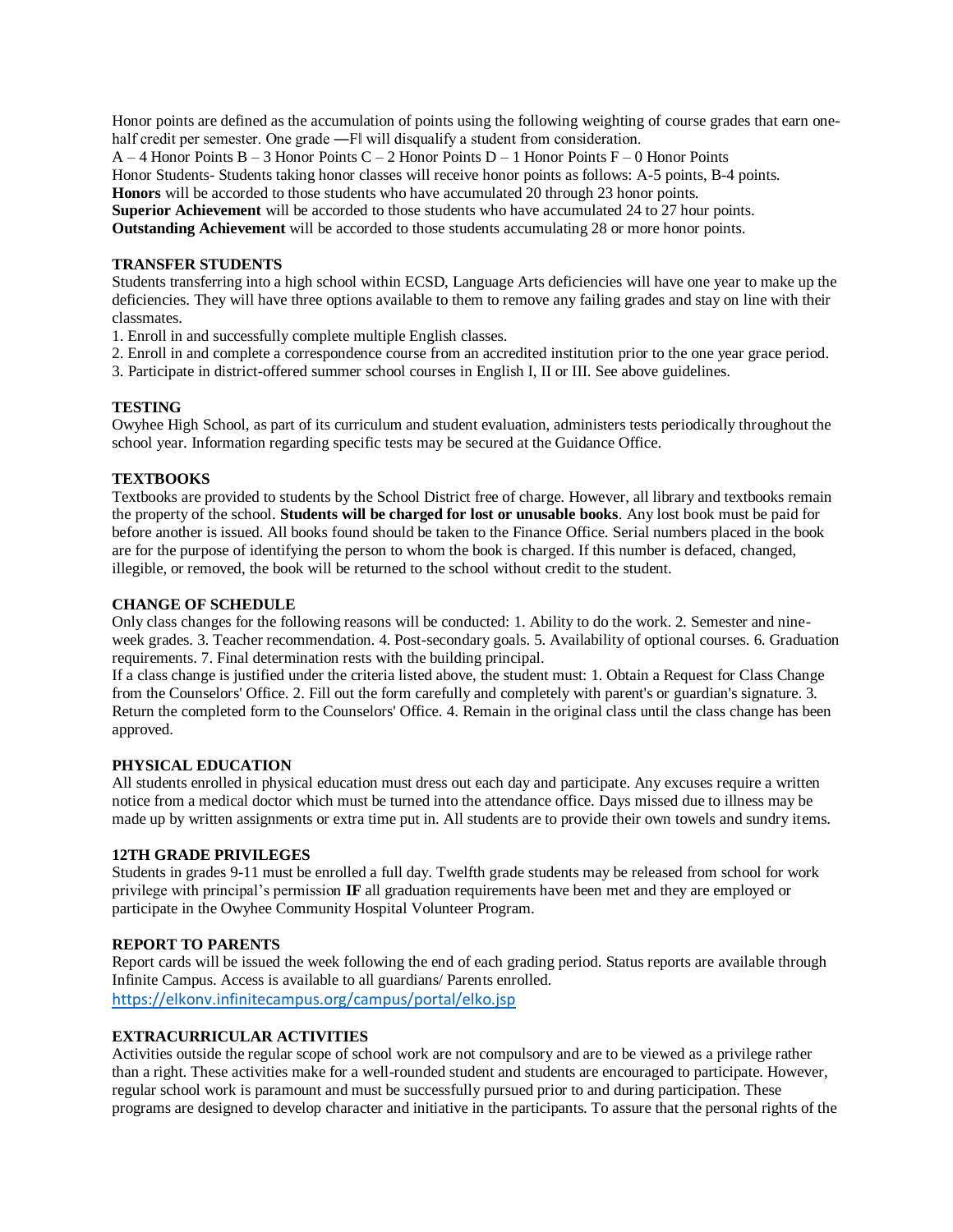majority are protected, and also to assure that the majority can derive maximum benefit from the programs, certain rules and regulations must govern the conduct of those students whose behavior is detrimental to the other participants. Discipline for such conduct which discredits the school, other participants, and the total activity program is not an invasion of personal rights, but a protection of the rights of other students who have chosen to participate in an activity.

The administration has the prerogative under the Elko County School District Disciplinary Policy to suspend any student from participation in any school activity or any school organization should the student's conduct not be considered exemplary, either during school hours or any other time. Students may become ineligible to participate after the first suspension from school depending upon the seriousness of the offense. They will be removed from extracurricular participation upon the second suspension from school.

# **STUDENT ACTIVITY FUNDS**

Any fundraising in any form and related in any way to an extracurricular activity (clubs, classes, athletic teams, or organizations**) must** be approved by the principal and coordinated through the Student Activities Finance Office. **Any non-student fundraising is not allowed on campus.**

#### **SUSPENSION FROM EXTRA-CURRICULAR ACTIVITIES**

Habitual truancy, unexcused absence on the day of any activity, or the use, intended use, or possession of alcohol, tobacco, and/or habit-forming drugs will result in a loss of eligibility to represent the community or school. Decisions surrounding suspensions will be made by the administration in conjunction with advisors and coaches. Flagrant violations such as drug use (alcohol, tobacco, other drugs) at school, school sponsored activities, on a school bus and/or trip would indicate obvious contempt for the program and may result in suspension from all activities for a full year.

# **ELIGIBILITY TO REPRESENT THE SCHOOL**

Only regularly enrolled students in good standing may participate in extracurricular activities. A student must have passed all classes the previous semester, or, if he/she received an "F‖ must have a 2.0 grade point average to represent the school in any extracurricular activity. Grades are checked every week to determine eligibility. If a student receives an "F" in any class, there is a one- week grace period in which the student must improve his/her grade. If the grade is not changed after one week, he/she is ineligible to represent the school in any extracurricular activity until reinstated by the administration. However, a student should attend practices and/or meetings.

#### **ATHLETIC ELIGIBILITY POLICY**

Athletes will have their grades checked weekly to verify eligibility for athletic participation. The Monday of each week, grades will be checked for D's and F's. Students and coaches will be notified on Monday if they are ineligible. Any student with a grade below a C will have until Wednesday at 3:30 p.m. to have these grades above a D. Any student, who has a D or F after Wednesday afternoon, will be ineligible to play that weekend of competition. Grades are available on Infinite Campus at any time to help parents and students know their academic standing.

#### **ATHLETIC TARDY POLICY**

Fall Sports: 9th Tardy will result in a one (1) game suspension Winter Sports: 9th Tardy student will sit out one (1) athletic contest. Every three (3) tardies after will result in a game suspension. Violators will sit out games the next season they participate after nine (9) tardies.

#### **IMPACT CONCUSSION TESTING**

Impact Concussion Testing for all high school athletes: A baseline test is done prior to the sports season and sent to Sports Concussion Specialists of Nevada. If an athlete gets a concussion at any time during the year they must take a second test to be cleared to return to athletic competition. There is a yearly \$5 fee per student for this service.

#### **INTERSCHOLASTIC ATHLETICS (SEE: "EXTRA-CURRICULAR ACTIVITIES**")

Pupils participating in the interscholastic athletic program must comply with one of the following procedures: 1. Subscribe to the General Accident Insurance Policy as made available to the pupils of the School District; and in case of football, be covered by the special Football Insurance Policy. 2. Make "Request for Injury Plan Exemption" as provided by the School District.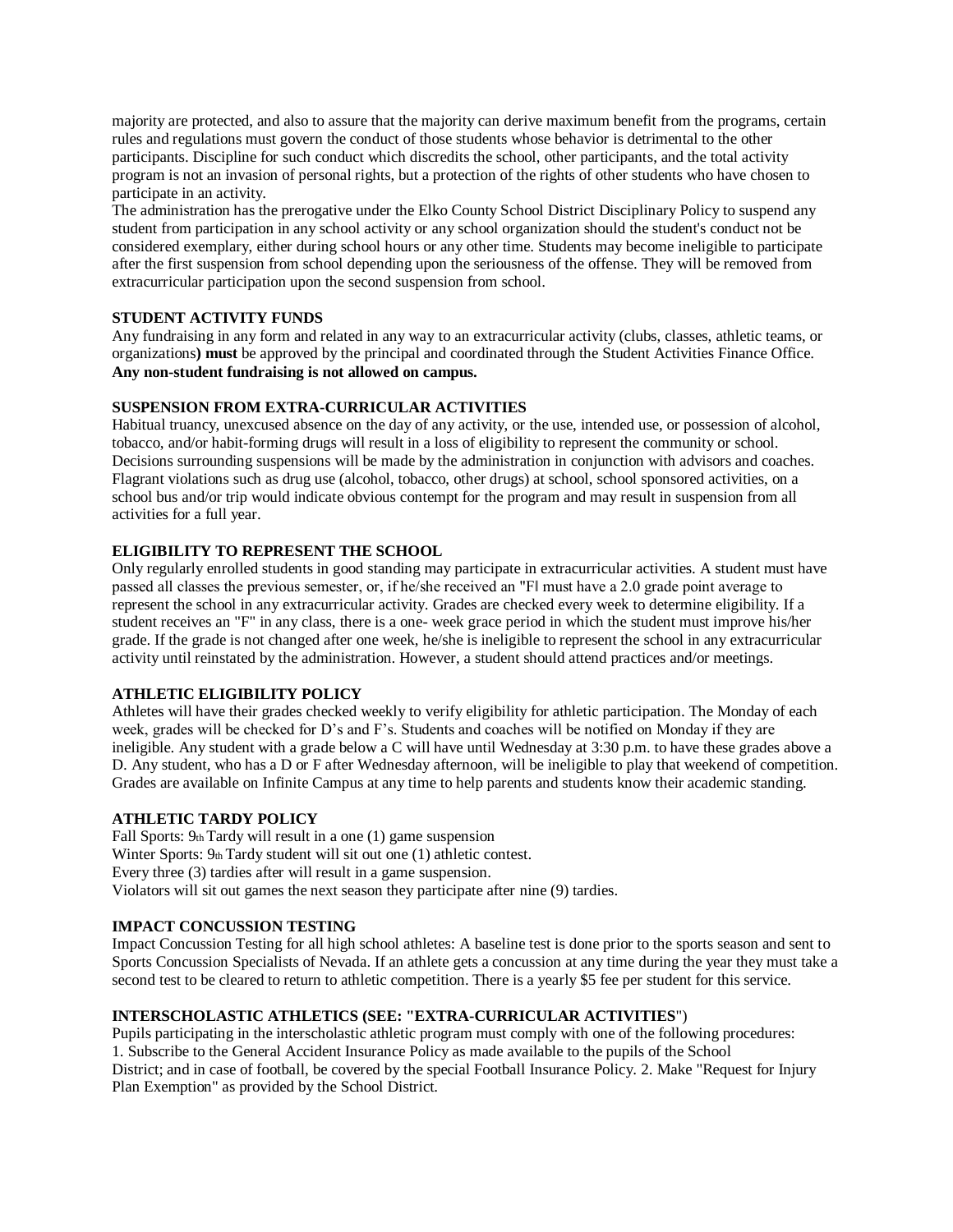All of the previous mentioned school rules and regulations must be adhered to; however, there are other rules that will be specified by individual coaches or sponsors along with the Elko County School District Activity packet.

#### **SCHOOL DANCES – No school dances will be conducted indoors until it is deemed safe.**

**Procedures for Initiating School Dances** 1. The sponsor shall clear the dance through the administrative office and Student Council at least one week prior to the dance date. 2. Submit the dress code for the dance. 3. Provide ample chaperones and security.

**Rules of Conduct for School Dances:** 1. The doors shall be closed one and one-half (1 1/2) hours after the dance starts. No one may be

granted admission after that time. 2. **No student will be allowed to leave the dance and return. This will be made plain by the sponsor to all those who leave early as those students depart.** 3. Only Owyhee High School students will be admitted to school dances with the exception of Homecoming and Prom. Anyone wishing to bring a date who is not a member of the Owyhee High School student body to one of these dances must obtain prior permission at the Principal's Office.

**No junior high school students** will be admitted to any Owyhee High School dances. 4. Clothing shall be appropriate for the particular dance.

5. No one who is under the influence of drugs or alcohol will be admitted. 6. Anyone displaying boisterous behavior shall be asked to leave. 7. There will be no loitering around doorways. 8. The sponsoring teacher shall be the judge of behavior and/or who shall be admitted. 9. All after-game dances shall end by 11:00 p.m. or by a decision of the Principal except Homecoming and Prom which shall end at midnight.

10. The sponsors or chaperones shall have the responsibility to end any function should numbers or participation be sparse.

# **STUDENT RIGHTS AND RESPONSIBILITIES**

#### **Students have the right to expect:**

\* an atmosphere that is conducive to learning \* a curriculum that is challenging, yet appropriate to their needs \* teachers who desire to create an interest in learning \* fair and unbiased treatment from teachers and administrators \* to be informed on those areas of policy that directly affect their performance and education \* free and open dialogue with the administration on items of mutual interest and concern  $*$  channels of appeal to be open to arrive at satisfactory solutions \* those who abuse the rights of others to be appropriately disciplined \* leadership and guidance in their educational careers and post-high school endeavors

#### **Responsibilities make rights possible. In order to secure these, a student has the following responsibilities.**

\* take full advantage of the educational opportunities afforded them \* strive always for excellence of performance in all activities in the home, school, and community \* be punctual \* be in attendance, barring illness or other bona fide emergency \* not jeopardize the learning opportunities of others \* gather facts through proper channels and meaningful dialogue prior to drawing critical conclusions

#### **Summary Statement:**

Students usually receive the same courtesies as they display toward their peers, teachers, and administrators.

#### **ELKO COUNTY SCHOOL DISTRICT STUDENT DRESS CODE**

The responsibility for the appearance of the students of the Elko County School District rests with the parents and the students themselves. It is the intent of this policy to ensure a clean, safe and healthful environment in the Elko County Public Schools. When in the principal's opinion, a student's dress and grooming becomes obscene, filthy, unhealthy, and unsafe or becomes a distraction to and interferes with the educational process, disciplinary action will occur. Owyhee Combined School has determined that bandanas, chains, and long belts are not permitted on campus at any time. Tank tops, short shorts, saggy/baggy pants, bare midriffs and clothing advertising alcohol, sex, drugs or tobacco are not allowed. Hooded sweatshirts, jackets, and coats meant for outside wear are not to be worn in the classrooms. Loose or dangling items are prohibited. **Masks must be worn at all times on campus unless eating breakfast or lunch during designated times in designated spaces.**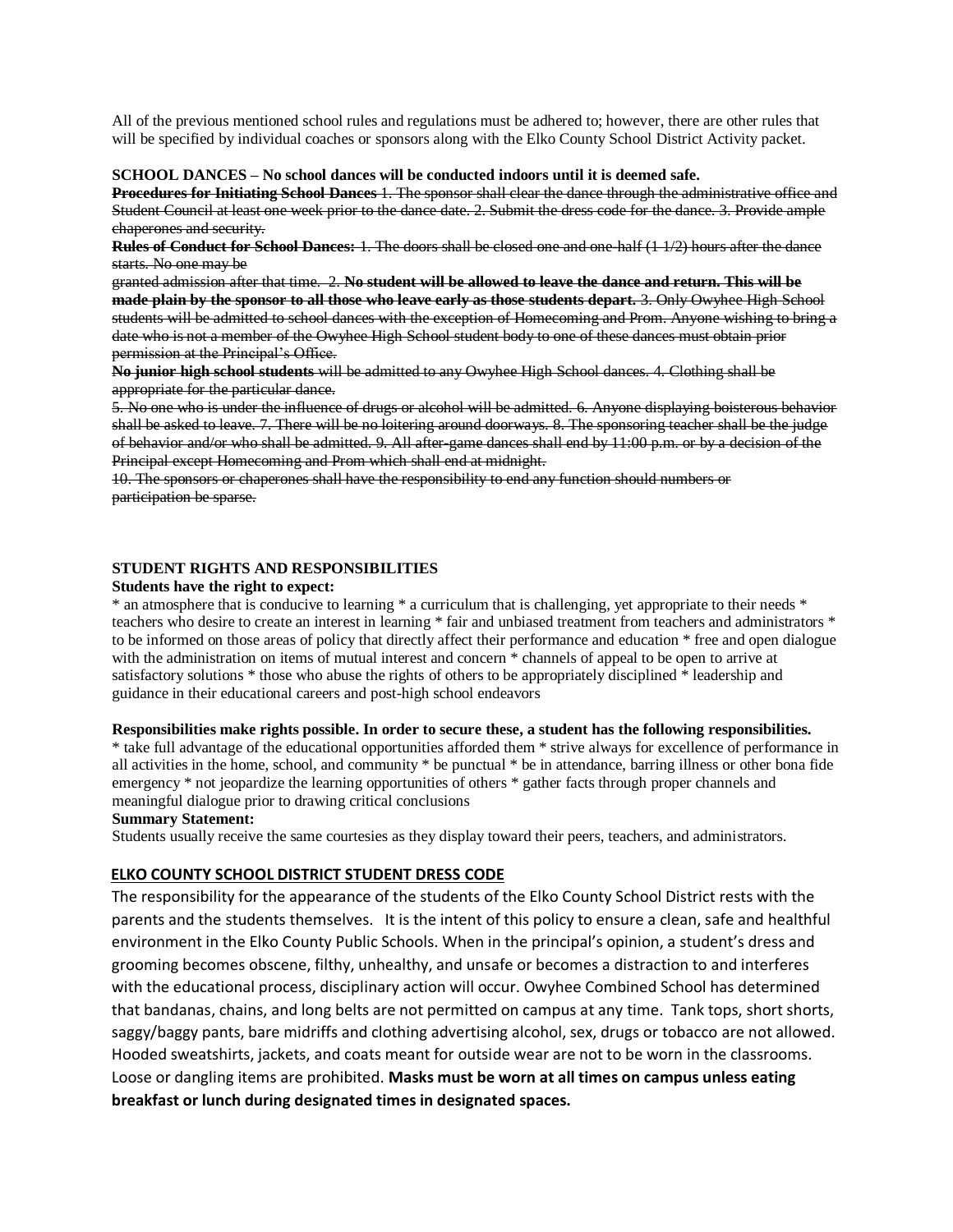### **STUDENT CONDUCT AND DISCIPLINE**

A student attending junior high or high school is expected to act appropriately. Students are expected to know that actions such as shouting, pushing, running, and blocking traffic are not acceptable. Bullying behaviors will not be tolerated (in person or cyber bullying). Sexual harassment shows disrespect for its victims, whether they're male or female. Sexual remarks that are uninvited, unwelcome, or unpleasant to others are considered sexual harassment. It's unfair, disrespectful, and has no place in school. A code of common courtesy should be the rule and guide at all times.

# **ELKO COUNTY SCHOOL DISTRICT DISCIPLINARY POLICY**

The administration is well aware that the vast majority of students at Owyhee Combined School want and expect an environment which is conducive to a good learning atmosphere. The majority of students accept their responsibility as demonstrated by their positive conduct and everyday interaction with students, faculty, and staff. The following policy is written for that small percentage of students who have not yet accepted responsibility for their actions. Students may be placed in On-campus Detention for infraction of attendance or conduct policies.

The principal shall have the authority to suspend, for a period not to exceed 10 days, those students who have committed one or more of the following offenses:

- 1. Malicious damage to school property.
- 2. Willful disobedience to administrators, teachers, or any other school personnel.
- 3. Possession of an intoxicating liquor, a controlled substance or counterfeit substance.
- 4. Using or being under the influence of an intoxicating liquor or controlled substance.
- 5. Hazing in connection with any school or social activity relating to school.
- 6. Impairing the health, safety, or welfare of teachers, students, or other persons.
- 7. Impertinent language toward administrators, teachers or other school personnel.
- 8. Use of obscene language or actions.
- 9. Use of tobacco on school property.
- 10. Sexual harassment of students or school personnel.
- 11. Being guilty of conduct which interferes with the maintenance of school discipline.

12. Being guilty of conduct which warrants the reasonable belief that disruption of school operations will likely result.

13. Committing any other act which is a crime under the Nevada Revised Statutes. i.e.Nevada Revised Statute 392.466. Battery on employee of school, possession of dangerous weapon or sale or distribution of controlled substances. "...must, for the first occurrence, be suspended from that school, although he/she may be placed in another kind of school, for at least a period equal to one semester for that school..."

When a student has been suspended 10 or more days, the principal may forward all relevant information, accompanied by the principal's recommendation to the Superintendent of Schools. Such recommendation may result in expulsion from school for the remainder of the school year. Parental conferences shall be an integral part of any readmission following a suspension. Every effort will be made to keep parents aware of abuses and infractions of school regulations in the hope that mutual cooperation and understanding between them and the school will prevent having to take serious disciplinary action. The goal of these rules and regulations is to create a situation where good teaching and learning can take place.

OWYHEE COMBINED SCHOOL AND THE ELKO COUNTY SCHOOL DISTRICT HAVE ZERO TOLERANCE FOR STUDENTS WHO HARASS OTHERS OR THREATEN THE SAFETY OF OTHERS BY THEIR ACTIONS OR WRITTEN/ VERBAL STATEMENTS. Students found to violate this provision are subject to prosecution by the authorities or long- term suspension or even expulsion.

# **BULLYING – GENERAL POLICY STATEMENT**

It is the policy of the Elko County School District to maintain a learning and working environment that is free from bullying. The School District prohibits any and all forms of bullying because it violates the basic right of the students and staff to be in a safe orderly learning environment. This policy seeks to promote positive interpersonal relationships between all members of the school community. It shall be a violation of this policy for any student to bully another while attending school or school-sponsored events or riding in school transportation. School staff shall report suspected bullying behavior to school administration for investigation using appropriate district forms.

For the purposes of this policy, the term "school staff" includes board members, school employees, agents, volunteers, contractors, or other persons subject to the supervision and control of the District.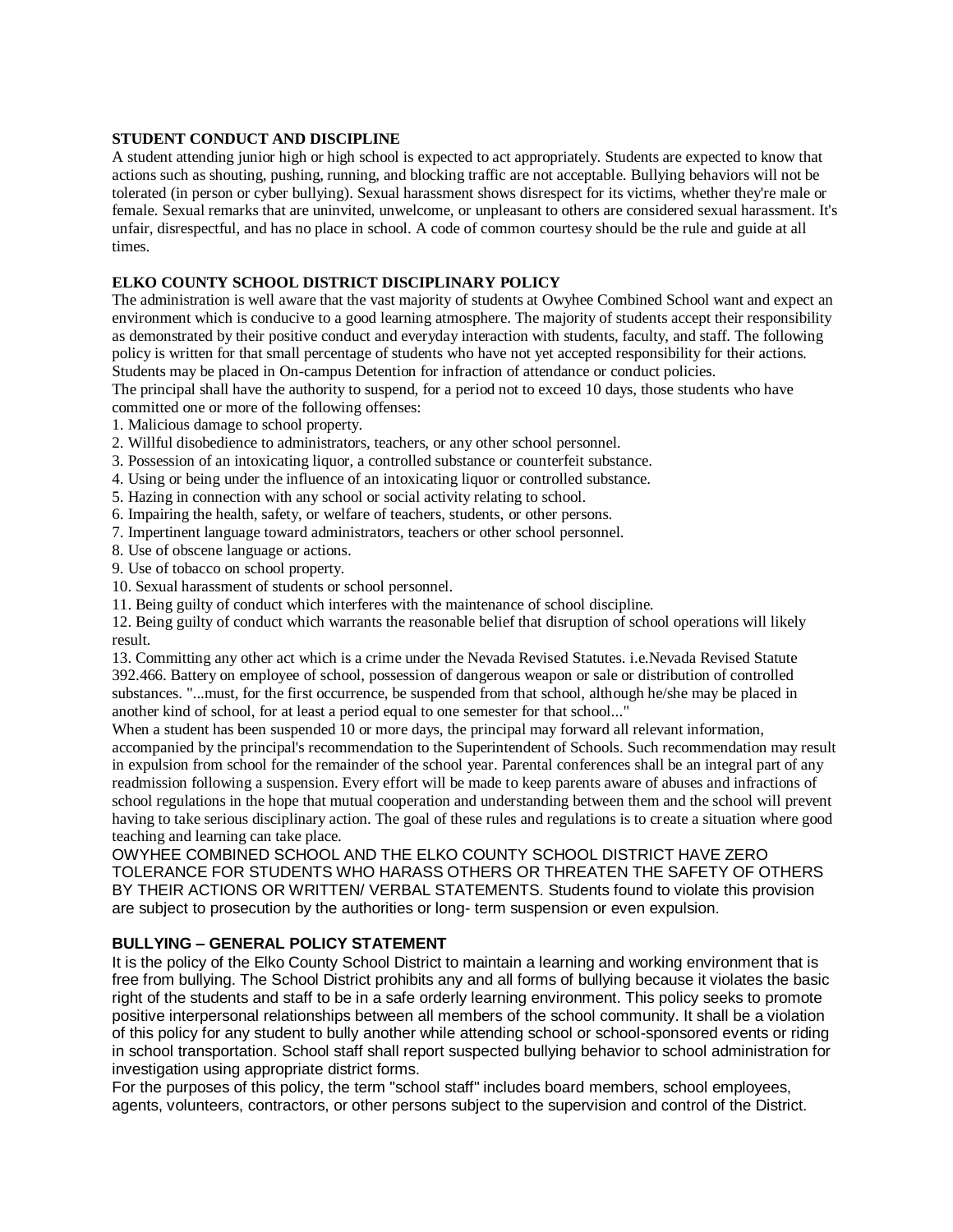The school district will promptly and thoroughly investigate reports of bullying, whether of a physical or non-physical form. If it determines that bullying has occurred, it will act appropriately within the discipline codes of the District and will take reasonable action to end the bullying.

# **Definition of Bullying**

Bullying is distinguishable from roughhousing or teasing in that bullying is intentionally hurtful and motivated by the desire to harm the victim.

In its legal definition and OCS purposes, bullying consists of repeated systematic abuse and harassment of a person or persons by another in which the victim does not foresee the actions to cease without intervention.

# **HABITUAL DISCIPLINE**

The principal shall deem a student a "Habitual Disciplinary Problem" if during the school year the student: 1. Has or has attempted to threaten or extort another student or staff member.

2. Has been suspended for initiating two fights. 3. Has five suspensions for any reason.

A Habitual Disciplinary Problem student must be suspended or expelled for at least one semester, but must receive equivalent instruction per N.R.S. 392.070.

# **BUS CONDUCT**

Each school bus passenger shall:

- 1. Be under the direct supervision and authority of the bus driver.
- 2. **Wear mask at all times on the bus.**
- 3. While riding on, entering or leaving the bus or while waiting for the bus at the bus stop, be orderly and appropriate.
- 4. Not clutter the bus with refuse of any kind.
- 5. Have written permission, approved by the principal, to leave the bus other than at the regular stop or at school.
- 6. **Sit in the seat assigned** by the bus driver or chaperone- 3 feet apart.
- 7. Cross the road after being discharged from the bus in front of the bus upon a signal from the driver.
- 8. Keep the center aisle clear at all times, especially when the bus is in motion.
- 9. Be at the bus stop at least five minutes, but not more than ten minutes, prior to bus arrival time- **6 feet apart.** Throw no objects or mistreat property while waiting for the bus.

10. Respect the bus, other students and their property. Infractions will be reported to the principal. Damages will be paid by the offender.

The following behavior may result in permanent suspension of bus transportation privileges:

- 1. Commit or threaten to commit physical harm to driver or passengers.
- 2. Damages or destroys school property.
- 3. Absolutely refuses to obey or follow instructions.
- 4. Engages in any activity to distract driver's attention from the road. Suspension from bus transportation does not excuse the students from school attendance as required by the Compulsory Education Laws of the State of Nevada N.R.S. 392.140.

**SCHOOL ASSEMBLY** - No school assemblies will be conducted indoors until deemed safe.

Student body meetings and school assemblies are important facets of the school program. These are only as good as the students make them. Audience courtesy is very important to the general tone of the entire school. Practice good audience courtesy at all times.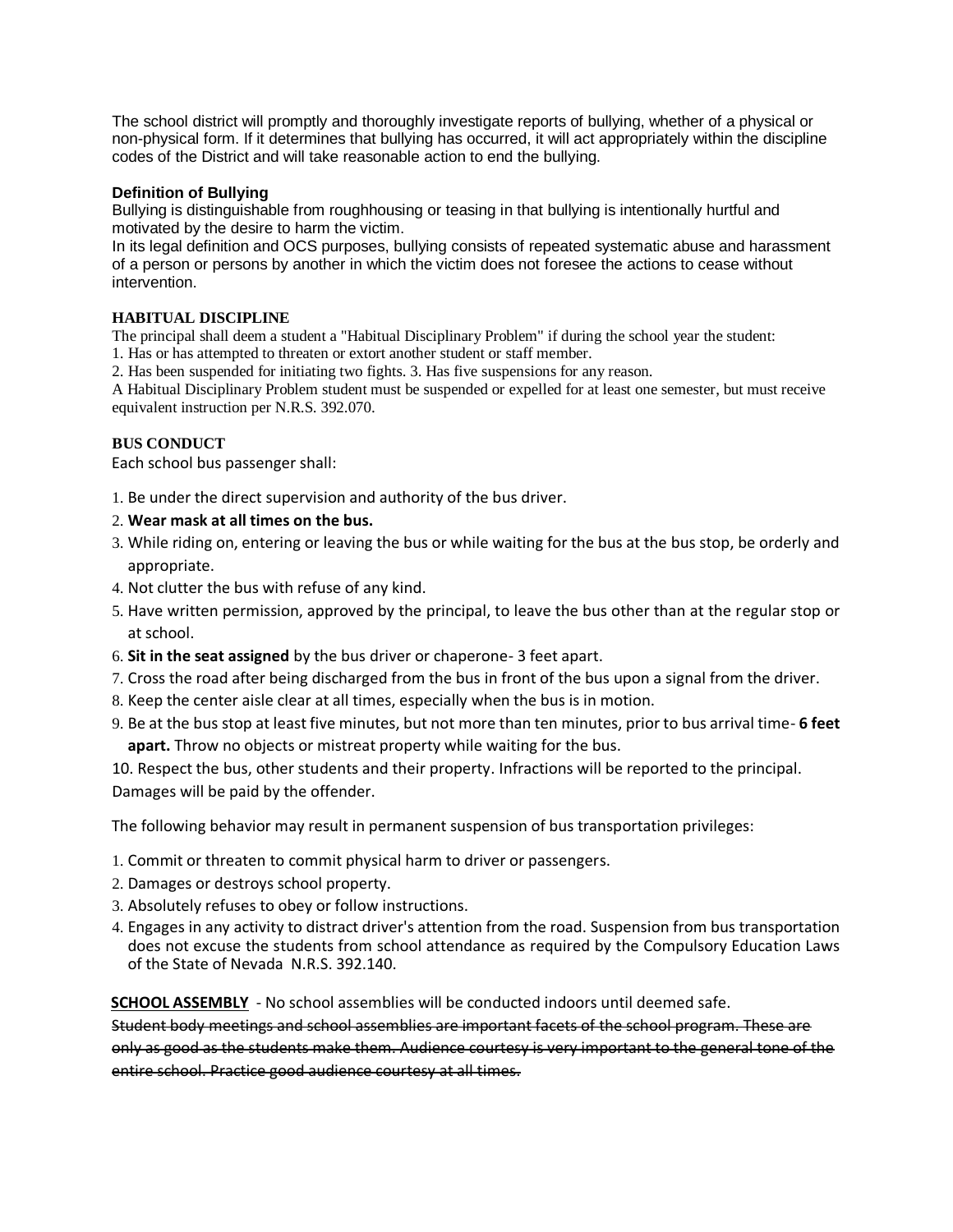#### **ABSENCES**

Absences affect quality of work. All students who have not reached their 18th birthday are required by Nevada law to attend school regularly unless excused by court order. A phone call home will be made on each absence. Any student who is absent must have a **valid** reason. An excuse **WRITTEN by the parent, legal guardian, or doctor**  must be presented to the Attendance Office.

Excuses may be honored for:

#### 1.Illness

2. **Prearranged Absence Request Forms** are available at the Attendance Office for medical, dental, and legal appointments, family bereavement, religious observances, family trips, appointments that cannot be scheduled outside the school day, or other important business. Prearranged absences are *NOT* intended for errands, babysitting, "free day", non-school related events, i.e. basketball tournaments or entertainment. Homework is due when students return to school. 3. Bona fide emergencies.

All other absences are **unexcused** (an unexcused absence is defined as any absence that has not been approved by the school). Students with unexcused absences will receive (0's) in their classes.

Any student who misses more than nine (9) days of class time in any course during a semester may be put on an **attendance contract**, be the subject of a parent conference with an administrator, and/or have a letter sent home indicating that the excessive absences may seriously jeopardize his/her grades and learning. Continued absences may result in failure of course and/or grade level status. Excessive absences (excused and unexcused) may result in students being placed on contracts restricting absences **medical excuses only**.

# *Parents/guardians are to contact the school immediately whenever a student is ill or unable to attend school and must send a written note to school excusing the absence.*

Minimum attendance requirements for course credit are specified in NRS 392.122, and state that a student may not earn credit upon the accrual of more than ten (10) unexcused absences in a semester. Students in grades 9-11 and Seniors in their first semester must, upon loss of credit due to excessive absences, plan at their own expense to obtain the credit through alternative means including online, summer school, or credit recovery programs. All truancies are unexcused and appropriate disciplinary measures will be taken toward students found truant. Habitual truancy charges will be filed with the **juvenile justice system** after three (3) truancies **and expulsion proceedings initiated after six (6) truancies.** 

#### **HABITUAL TRUANCY**

Notice is hereby given that under Nevada Revised Statute 362.224, the penalty imposed for habitual truancy (first time offense) is a fine of \$100; and, if the student is 14 years or older, the court can order the suspension of the child's driver's license for 30 days. The second or any subsequent time the child is found to be a habitual truant; the penalty is a \$200 fine, performance of not more than 10 hours of community service, and suspension of the child's driver's license for 60 days. A pupil shall be deemed a truant if he or she is absent from school without the approval of the principal of the school which the pupil attends. A pupil who has been declared truant three or more times within one school year must be declared a habitual truant. After a pupil is deemed a habitual truant, the school will issue a citation to the pupil and the parent or guardian which will direct the pupil to appear in Juvenile Court for adjudication.

#### **SNEAK DAY POLICY**

The Policy Manual of the Elko County School District states definitely that there shall be **no Senior Sneak Day**. Senior students are dismissed early as a result of special consideration and testing. This is in lieu of a sneak day.

#### **TARDINESS**

A little late is too late. Students are to be seated in the classroom when the bell rings or they are tardy. b. If a student is detained by another teacher, counselor, or the office, a pass or note must be sent with the student to avoid receiving a tardy. c. Procedure for tardies: 1. Less than 5 minutes - Report directly to assigned class with a minimum of disturbance. Teacher will determine validity of tardy. 2. Later than 5 minutes - Truant, unless written excuse is accepted (all written excuses must be submitted to the office by 3:30 each day).

3. Penalties: After a tardy, lunch detention or Saturday detention will be assigned. At (9) tardies a parent conference will be scheduled to establish a behavior plan to correct the problem.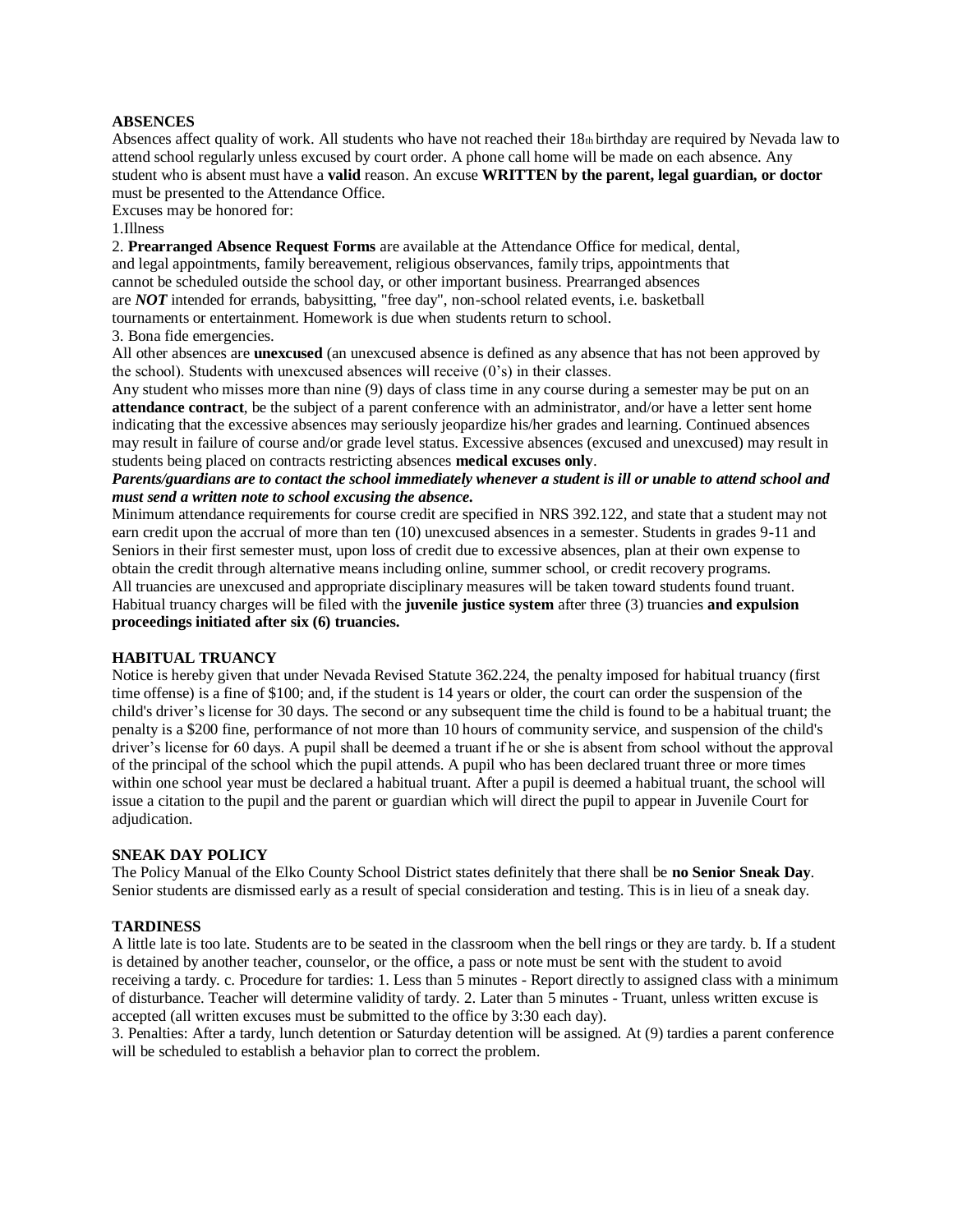#### **PASSES**

Students are not to leave the Owyhee Combined School campus during school hours without permission. A student may be considered truant for non-compliance with pass guidelines.

Students must have a **pass (planner)** to be out of class. Students are to go directly to the designated destination and return to class promptly. Abuse of pass system in any way may result in loss of privileges.

#### **MAKE-UP WORK**

Make-up work after being absent is the sole responsibility of the student.

Two days will be allowed for each day of school missed. Work not made up in two days will be counted as "zero." Make-up work for detention and suspension is required. Work not made up will be given no credit. "Incompletes" not made up before the next grading period will automatically become failures. "Incompletes" make a student ineligible for honor roll consideration and become failures.

#### **ELECTRONIC DEVICES**

All **Non-ECSD electronic devices** (CD players, headphones, pagers, IPods, MP3 players, cell phones, etc.) are prohibited. If brought to school, the item will be confiscated and turned into the office and will be returned the last day of school. **Chromebooks must be carried by each student to school and home daily.**

#### **PARKING PERMITS REQUIRED**

Students cannot drive or park on school campus without a driver's license and parking permit. First offense (warning), second offense you will be fined.

#### **STUDENT APPEAL PROCEDURE**

The constitutional rights of students assure the protection of the due process of law; therefore, this system of procedures is developed for use in classes where extended suspension or expulsion of the student is contemplated. **Procedures:** 1. Disciplinary authority must be exercised with fairness. 2. Every effort shall be made by administrators and faculty members to resolve problems through effective utilization of School District resources in cooperation with the student and his/her parent or guardian. 3. A student must be given an opportunity for a hearing if he/she indicates his/her desire to have one.

The hearing allows the student to contest the facts upon which the disciplinary authority is acting and the hearing should be governed by the following procedural guidelines: a. Written notice of charges against the student shall be supplied to the student and his/her parents or guardian. b. Parent or guardian shall be present at the hearing. c. The student, parent or guardian may be represented by legal counsel. d. The student shall be given an opportunity to give his/her version of the facts and their implications. He/she shall be allowed to offer the testimony of other witnesses. e. The student shall be allowed to observe all evidence offered against him/her. In addition, he/she shall be allowed to question any witness. f. This hearing shall be conducted by Owyhee Combined School personnel and their decision may be appealed to a hearing authority from the Superintendent's Office who shall make his/her determination solely upon the evidence presented at the hearing. g. A record shall be kept of the hearing. h. The findings of the hearing officer shall be recorded in writing and sent to the student and his/her parents. i. The student and his/her parents shall be made aware of their right to appeal the decision of the hearing officer to either the Superintendent or the Board of Trustees.

#### **FEES**

#### **STUDENT INSURANCE**

Accident insurance is available to all pupils of the Elko County School District, and all are urged to avail themselves of the opportunity to participate. This is optional, providing the parents sign a "Request for Injury Plan Exemption." The School District has no liability for accidental injury.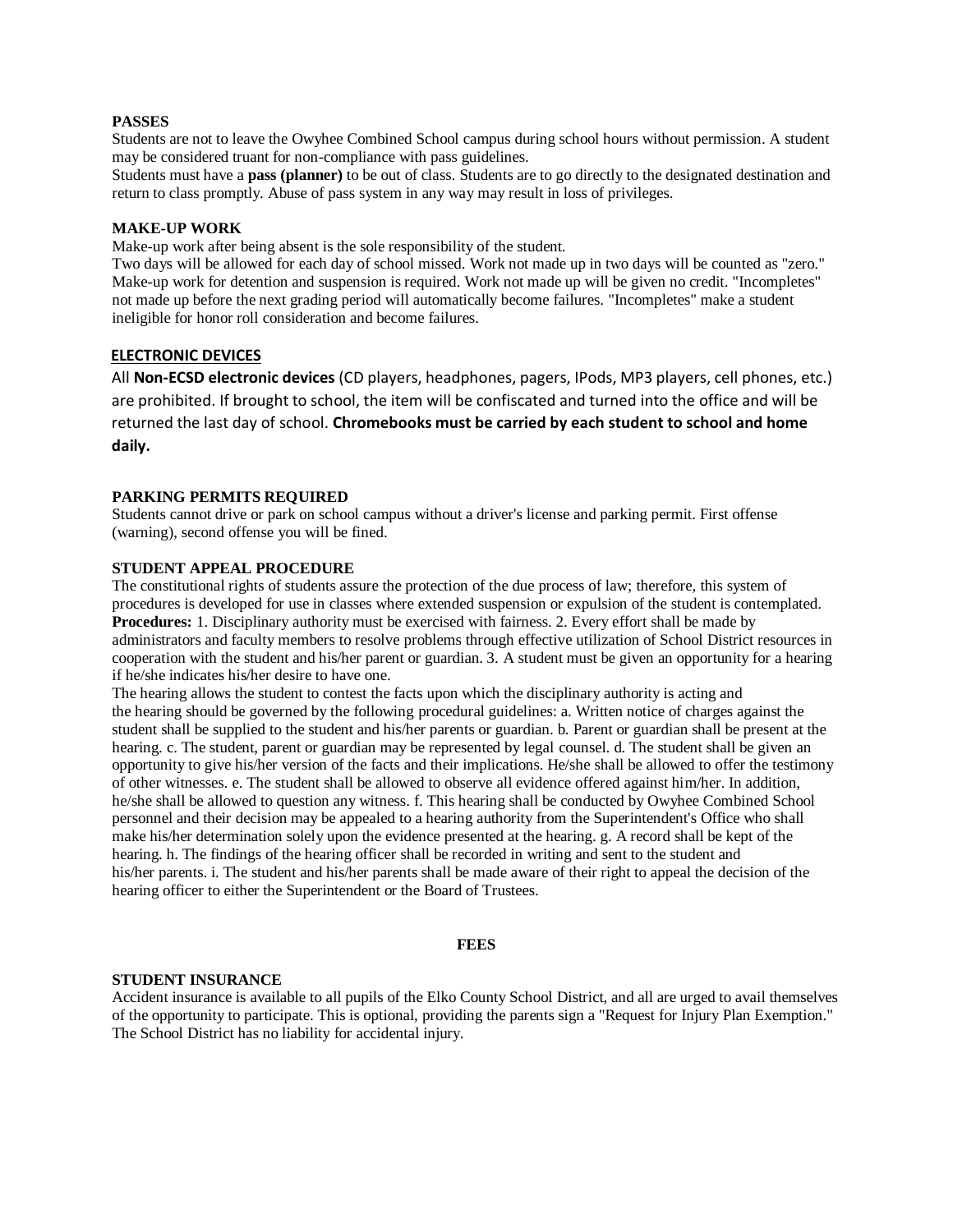# **HOT LUNCH and BREAKFAST PROGRAM**

School lunch and breakfast is available to Owyhee Combined School students free of charge. All students must eat in designated areas with their class groups. Masks must be worn during pick up procedures until eating.

# **GENERAL INFORMATION**

# **LOCKERS -NO LOCKER USE PERMITTED in hallways or gymnasium.**

# **FIRE DRILLS**

Fire drills are held at unannounced intervals under the direction of the Building Superintendent as required by state law. The route to be followed from each classroom is posted next to the door in each individual classroom as the drills may be held at any hour of the school day.

# **SHELTER IN PLACE**

When outdoor conditions dictate, due to an incident such as a hazardous material spill or a natural disaster, all school occupants shall be in a controlled area or sheltered in place. Students are to remain with their teacher and follow directions provided by the principal, person in charge, fire department, or law enforcement personnel. If evacuation is necessary, transportation will be provided and all students are to remain with their teachers.

# **LOCKDOWN**

In case of a crisis situation within the school, a —lockdown may be called. Students are to remain with their teacher and follow directions provided by their teacher or law enforcement.

# **WITHDRAWAL FROM SCHOOL**

To withdraw from Owyhee Combined Schools a student must complete all of the appropriate paperwork, return textbooks, ECSD electronic devices, and pay all fines/ fees.

# **TELEPHONE/MESSAGES**

Messages for students are to be left at the office. Students will be contacted as soon as possible and informed of the message. Early check out from school will not be allowed during the last 45 minutes of class time unless prearranged or in the case of an emergency.

# **VISITORS TO THE SCHOOL**

Parents and guardians are welcome at our school and encouraged to be active participants in their student's learning. All visitors need to make an appointment to meet with specific people or go the office to sign in and receive a guest pass. Masks must be worn at all times on any ECSD campus.

# **FEES TO BE PAID BY THE STUDENT**

When a student moves, graduates, or checks out of Owyhee Combined School for any other reason, the student must pay any fines and/or collect any refunds at the Finance Office.

# **END OF YEAR CHECKOUT**

All secondary students will be given an end of the year checkout list before summer break. All textbooks, library materials, sports uniforms, and other school property must be returned before the last day of school. If any items are missing or damaged, parents are responsible to pay for replacement. Graduating Seniors will not be allowed to cross the stage with any outstanding debt.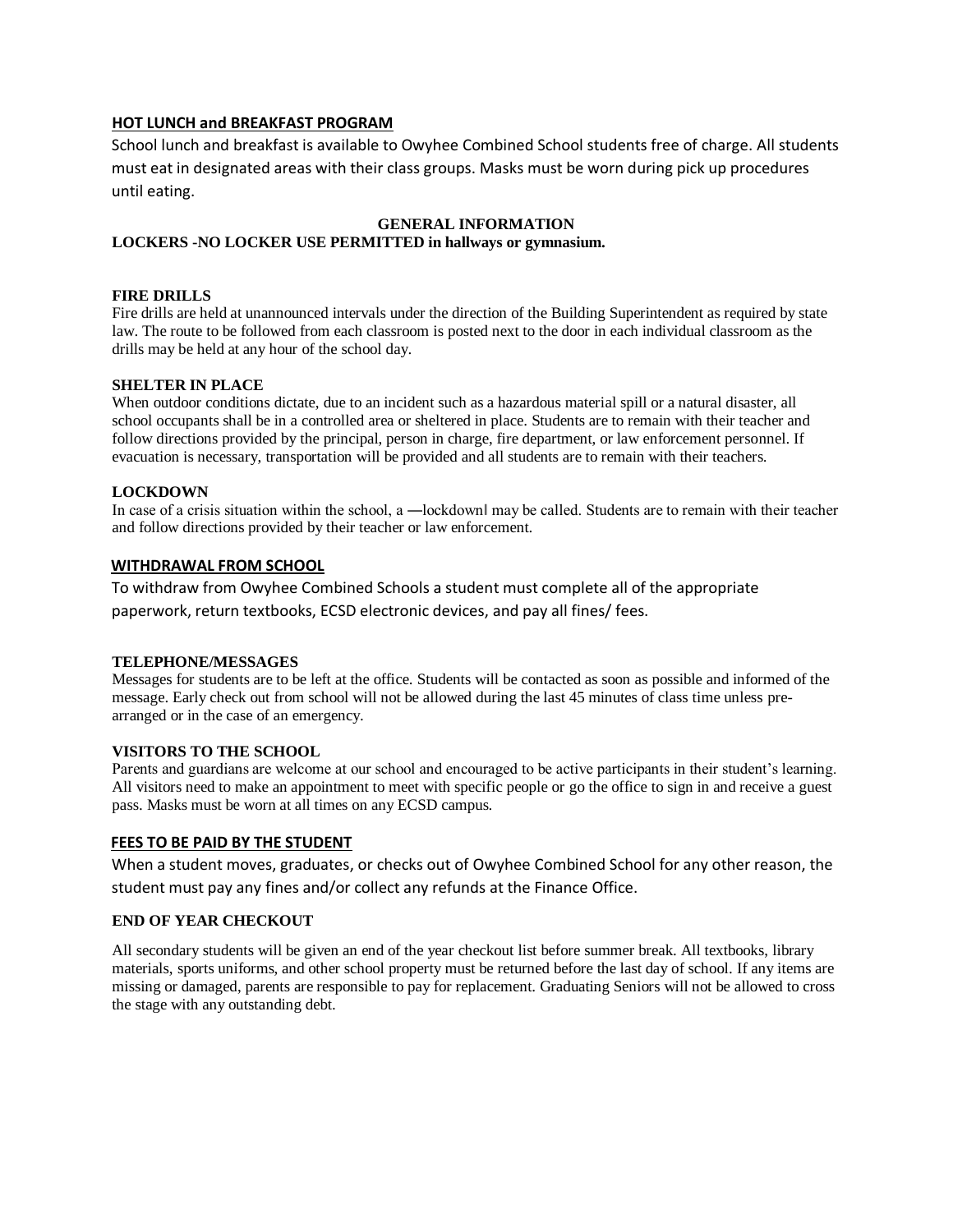Students and parents are responsible for this information. Please have your signature signed and dated and the bottom of the page returned to the classroom teacher.

\_\_\_\_\_\_\_\_\_\_\_\_\_\_\_\_\_\_\_\_\_\_\_\_\_\_\_\_\_\_\_\_\_\_\_\_\_\_\_\_\_\_ \_\_\_\_\_\_\_\_\_\_\_\_\_\_\_\_\_\_\_\_\_\_\_

\_\_\_\_\_\_\_\_\_\_\_\_\_\_\_\_\_\_\_\_\_\_\_\_\_\_\_\_\_\_\_\_\_\_\_\_\_\_\_\_\_\_ \_\_\_\_\_\_\_\_\_\_\_\_\_\_\_\_\_\_\_\_\_\_\_

Parent/ Guardian signature Date

Student Signature D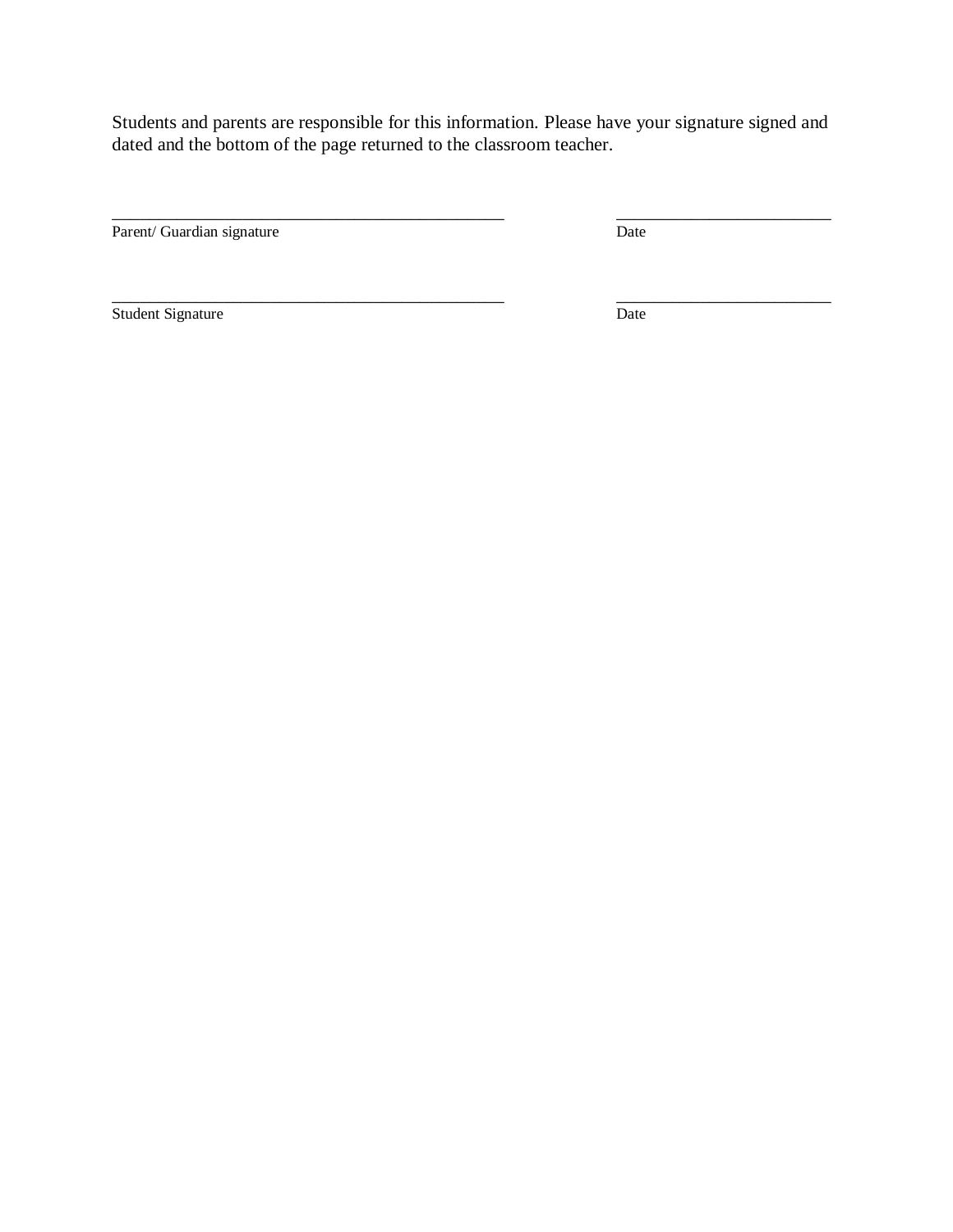Elko County School District

# **Acceptable Use Policy for Telecommunications/Internet**

The Board recognizes the need for students of the Elko County School District to access and use information in our information-oriented society. One of the fastest growing systems for world-wide access to information is the Internet. With access through various types of electronic devices, students can access networks all over the world, and the possibility exists that some material may not be considered to have educational value in the context of the school setting. Through the "Acceptable Use Policy," the Elko County School District has taken precautions to restrict access to controversial materials and inform users of the proper use of electronic devices that access the Internet. However, on a global network, it is impossible to control all information. An industrious user may discover these controversial materials, either on purpose or by accident.

Elko County School District firmly believes that the value of the information and interaction available on this worldwide network far outweighs the possibility that an occasional user may procure material that is not consistent with the educational goals of the school district.

Students are responsible for good behavior on school computer networks just as they are in a classroom or a school hallway. Communications on the network are often public in nature. General school rules for behavior and communications apply. Network storage areas may be treated like school lockers. Network administrators may review files, email, text messages, video, pictures and other communications to maintain system integrity and insure that users are using the system responsibly. Users should not expect that files stored on district equipment will be private.

During school, teachers will guide students toward appropriate materials. Outside of school, families bear the same responsibility for such guidance as they exercise with information sources such as television, telephones, movies, radio, and other potentially offensive media.

1. Electronic Devices: these are defined as any device including, but not limited to: cellular phones, personal assistants (PDA's), laptop computers, desktop computers, handheld computers, pagers, beepers, calculators, advanced function watches, cameras, IPods and other MP3 players, video game players, radios, or any other devices designed to communicate, create, or store information.

# Adopted 1/08/08

The school district shall utilize Elko County School District Policy (J.B.D.A. Student Discipline) which states:

1. Students and parents must read, sign and return the Elko County School District Acceptable Use Policy for Telecommunications/Internet.

2. Cell phones and other electronic devices may not be used during the regular instructional day.

3. Cell phones and other electronic devices may not be used during passing periods.